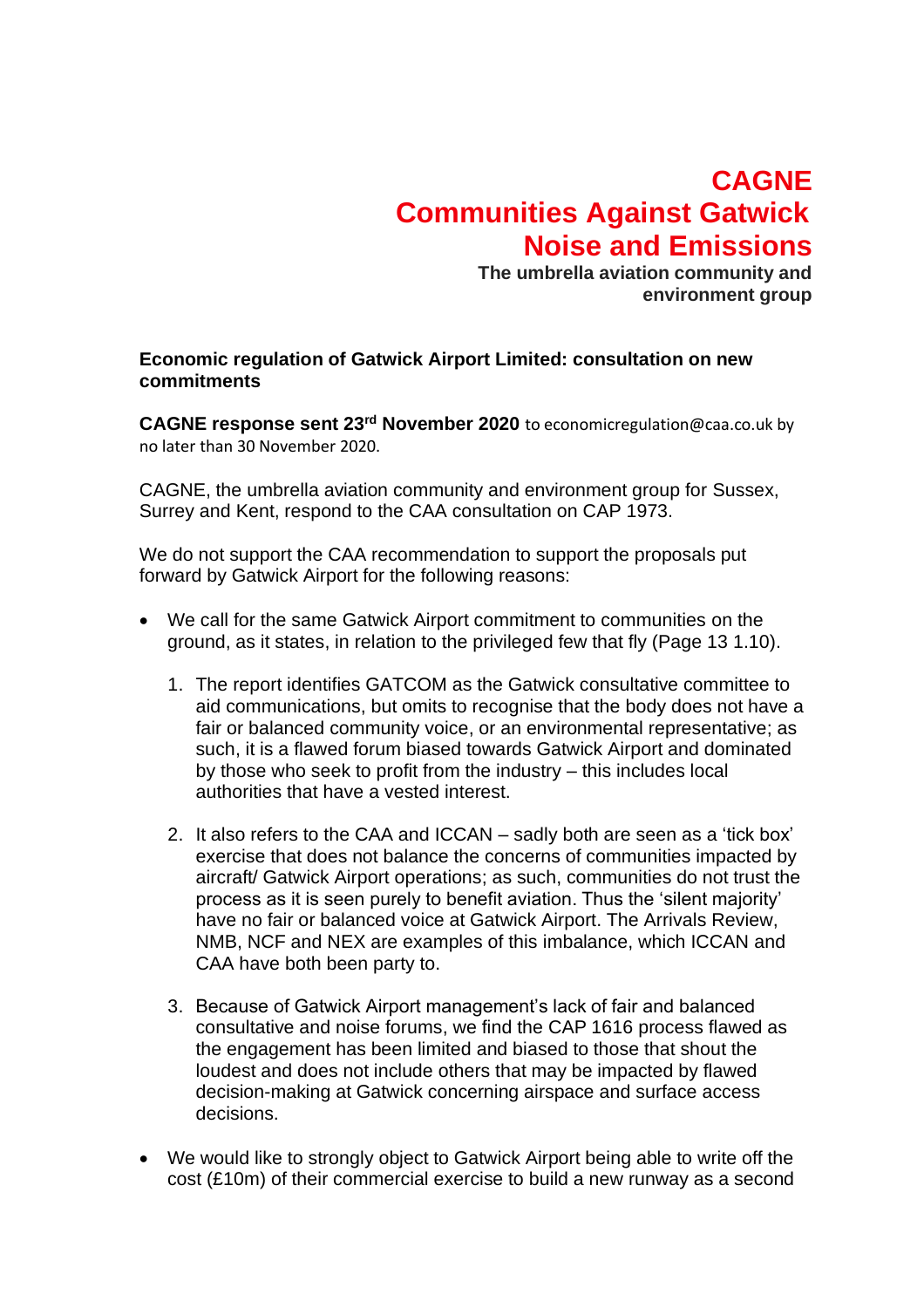runway as they lost out to the more commercially-viable airport, Heathrow, through the extensive work of the Airports Commission as instigated by government. To suggest that this can be written off against potential cost of their desire to progress rebuilding the emergency runway through planning process of a Development Consent Order.

A commercial organisation should not be able to subsidise their desire for commercial gain against a competitor in this manner, as other industries are not offered the same from expansion/ growth desires for greater profits. This may be deemed as a significant infrastructure project, but the facts remain that Gatwick services a very limited number of ABC 1 citizens who are able to fly for leisure, whilst other UK citizens subsidise the aviation industry in the fact that they pay no VAT or duty on fuel.

- (Page 6 point 1) Competition is to be encouraged but not if it is at the expense of communities' wellbeing and demise of house values due to a commercial organisation's business plans for greater profits. (Point 2) We raise the fact that the consumer is also the person who does not fly; as such, we see no acceptance in the report of their view or desire to have aircraft numbers reduced.
- (Point 4) *'including stronger than expected traffic growth and generally high levels of passenger satisfaction.'*

We suggest that the paper is too weighted towards passenger benefits and not the cost of aircraft noise to the government via the NHS. Growth comes at a price to communities endeavouring to work and bring up families, with the loss of productivity in the workplace and classroom due to night noise.

• (Point 5) *'Covid-19 has had a particularly strong impact on traffic at Gatwick.' (and page 16 of CAA introduction)*

Gatwick Airport offers a **false economy** <sup>i</sup> . In the last recession, passenger numbers at Gatwick dipped by 11% and took 6 years to recover. By contrast, Heathrow's numbers dipped by 3% and took 4 years to recover. Again, COVID has hit Gatwick hard due to its unsustainable business plan of leisure travel, whereby the consumer has no desire to fly when there is a pandemic, has little trust in the industry concerning safety, and are well aware of the impact that flying has on the planet. We can therefore expect Gatwick to be a 'roller coaster or highs and lows' as it is too reliant upon leisure travel, lowcost flights and surplus consumer spend. With over 80% of flights to Europe, it was bound to suffer post-Brexit, even without the COVID factor added in. ii

• (Page 7 point 10)

CAGNE find that the following are omitted from this section and should be included:

- 1. To reduce noise
- 2. To monitor and reduce small particles and improve air quality
- 3. To educate the flyer as to the carbon and pollution being emitted by flying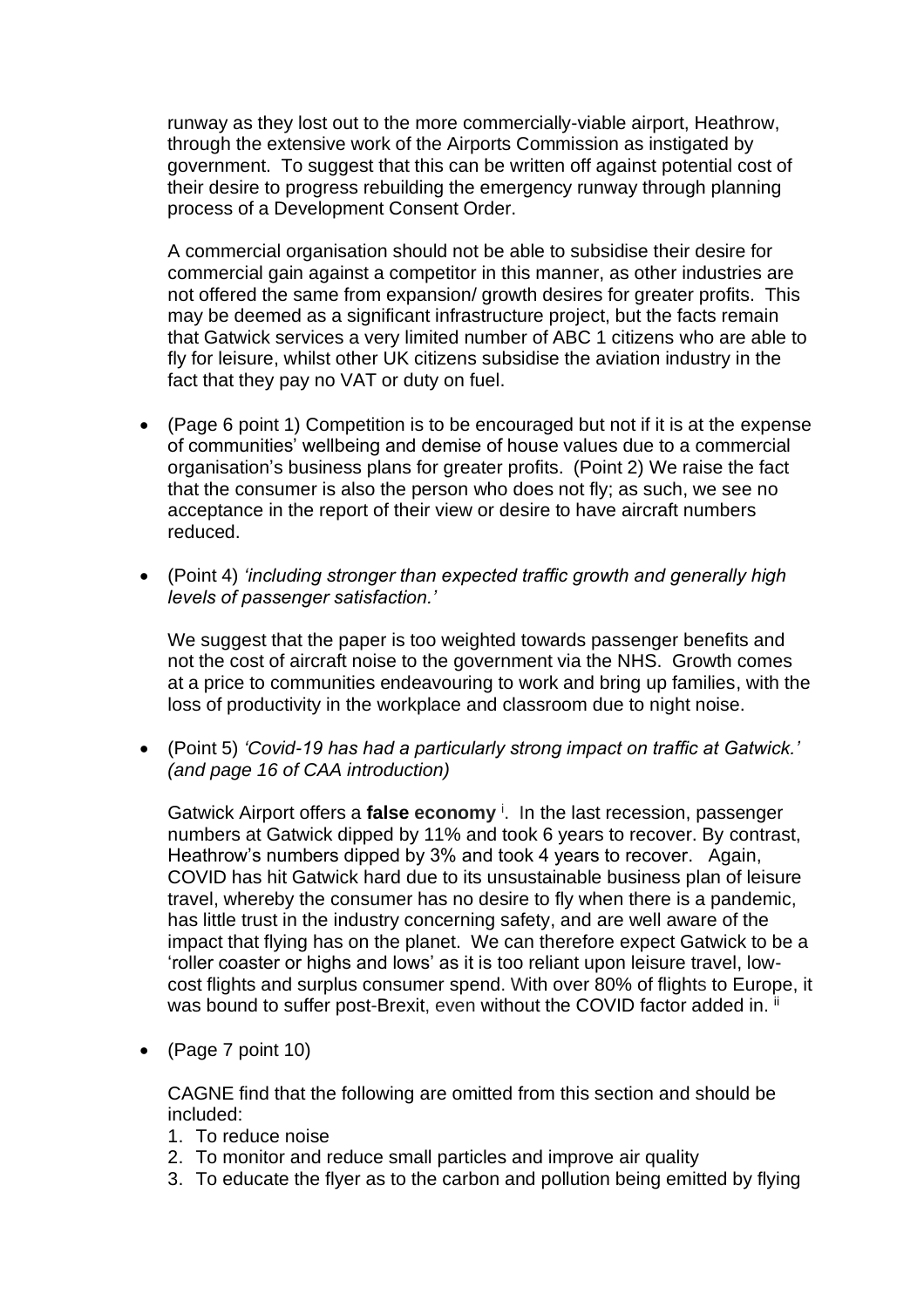4. Fair Trade - Gatwick made £156m from shopping inside the terminal shopping malls; this goes against fair trade as retailers outside of the airport do not receive the same benefits, and yet airline and airport staff (as well as construction staff) benefit from tax-free shopping which is surely a benefit-in-kind and should be taxed accordingly. The net retail income increased by £7.4 million or 5.0% during the period ended 31 December 2019, compared to a 0.3% increase in passengers.

|                                 | <b>Period ended</b><br>31 December<br>2019 | Period ended<br>31 December<br>2018 | Year ended<br>31 March<br>2019 |
|---------------------------------|--------------------------------------------|-------------------------------------|--------------------------------|
|                                 | £m                                         | £m                                  | £m                             |
| <b>Retail income</b>            |                                            |                                     |                                |
| Duty and tax-free               | 47.8                                       | 47.1                                | 59.1                           |
| Specialist shops                | 36.9                                       | 35.3                                | 44.1                           |
| Catering                        | 37.5                                       | 32.4                                | 41.8                           |
| Bureau de change                | 21.4                                       | 21.2                                | 26.6                           |
| Other retail                    | 15.8                                       | 15.2                                | 19.7                           |
|                                 | 159.4                                      | 151.2                               | 191.3                          |
| Less: retail expenditure        | (3.4)                                      | (2.6)                               | (3.4)                          |
| Net retail income               | 156.0                                      | 148.6                               | 187.9                          |
| Passengers (m)                  | 36.9                                       | 36.8                                | 46.4                           |
| Net retail income per passenger | £4.23                                      | £4.04                               | £4.05                          |

- 5. Economic cost analysis on the health impacts of night flights compared to commercial gain.
- We refer to the statement (page 11) '*1.3 One further proposed change is the removal of a provision10 that would have allowed GAL to recover certain costs related to its proposal for an additional runway to the south (which in 2014 was still under consideration by the Airports Commission). While GAL is no longer actively pursuing plans for this additional runway, in 2019 it published a new Master Plan which includes a proposal to which under GAL's proposed new commitments, it would bear all of the planning, development and delivery costs associated with this project during the next regulatory period, with no impact on its proposed price cap.'*

And page 28 '*to recover up to £10 million per year of costs related to the second runway if it receives Government support.28 '*

For this commercial business to seek financial tax breaks, especially as the GIP shareholders, including the Gatwick CEO, received considerable financial dividends (£2.9bn) on the sale of 50.01% of its shares to the French infrastructure corporation VINCI, is **unacceptable**.

• (point 1.6 and page 17) The passenger should pay the full price of flying in view of the emissions emitted into the atmosphere; as such, we object to any cap that does not reflect this and the fact that airlines do not currently pay any VAT or duty.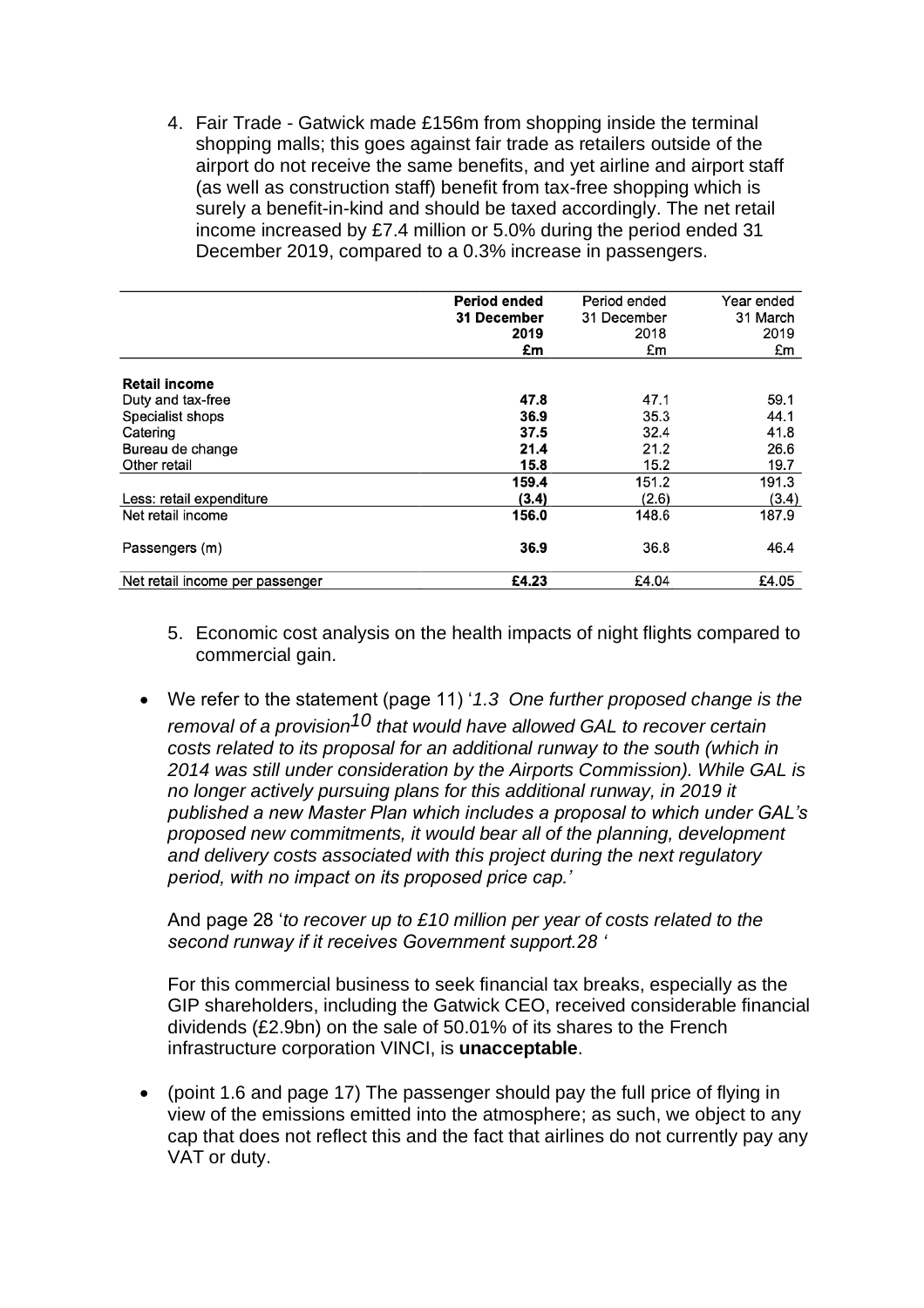We use C10 as an example of why Gatwick Airport should not receive any tax breaks – *'In addition to higher revenues from regulated charges, GAL also generated higher commercial revenues than our forecast, in part at least because of the impact of strong traffic growth. Operating costs were also higher than our forecast, but not by enough to offset the impact of higher than expected revenues.'*

- (2.27) Any performance drop should be associated with lack of demand due to growth of Climate Change awareness and staycations rather than poor ground services and disputes, as offered. (C11) Discounting costs to airlines by GAL would not reflect the damage that flying is having on the planet; as such, airlines and airports, the polluters, should pay. We welcome additional charges as a capacity constrainer to reduce demand and so reduce emissions.
- (point 11.11 page 13) *'a new runway availability measure, with penalties payable if the runway is closed for more than 15 minutes, to replace the previous aerodrome congestion/availability term;'*

(2.13) This promise is all on the proviso that Gatwick Airport are successful in obtaining planning permissions to rebuild the emergency runway as a new runway. This process of a Development Consent Order has yet to begin and so we do not see how the CAA (unless they are supportive of such a Climate Change disaster to go forward) should remove these commitments by this commercial organisation from CAP 1973. Gatwick are not in a position to make such commitments, as this runway rebuild will be strongly opposed by communities.

## **CAGNE introduction**

CAGNE, Communities Against Gatwick Noise Emissions is the umbrella aviation community and environmental group for Sussex, Surrey and Kent. Both name and logo are protected by trademark and copyright.

CAGNE was formed on the  $17<sub>th</sub>$  February 2014 due to the ADNID trial departure route being instigated by Gatwick Airport for a PRNAV route (concentrated flight path) over rural areas not previously flown over.

CAGNE has grown and diversified since as an umbrella community group to embrace the many issues that Gatwick presents through their desire for growth including new flight paths, changes to flight paths, increases in noise, and a major campaigning/lobbying force opposing the second and third runway.

CAGNE was at the forefront in opposing the expansion of Gatwick Airport with a second runway for sound reasons and will object strongly to the emergency runway

<sup>i</sup> [https://www.itv.com/news/london/2020-04-24/gatwick-warns-demand-for-flights-could-take-four](https://www.itv.com/news/london/2020-04-24/gatwick-warns-demand-for-flights-could-take-four-years-to-recover-from-coronavirus-impact/)[years-to-recover-from-coronavirus-impact/](https://www.itv.com/news/london/2020-04-24/gatwick-warns-demand-for-flights-could-take-four-years-to-recover-from-coronavirus-impact/)

ii [http://www.mediacentre.gatwickairport.com/press-releases/2019/2020-04-24-gatwick-publishes](http://www.mediacentre.gatwickairport.com/press-releases/2019/2020-04-24-gatwick-publishes-annual-results.aspx)[annual-results.aspx](http://www.mediacentre.gatwickairport.com/press-releases/2019/2020-04-24-gatwick-publishes-annual-results.aspx)